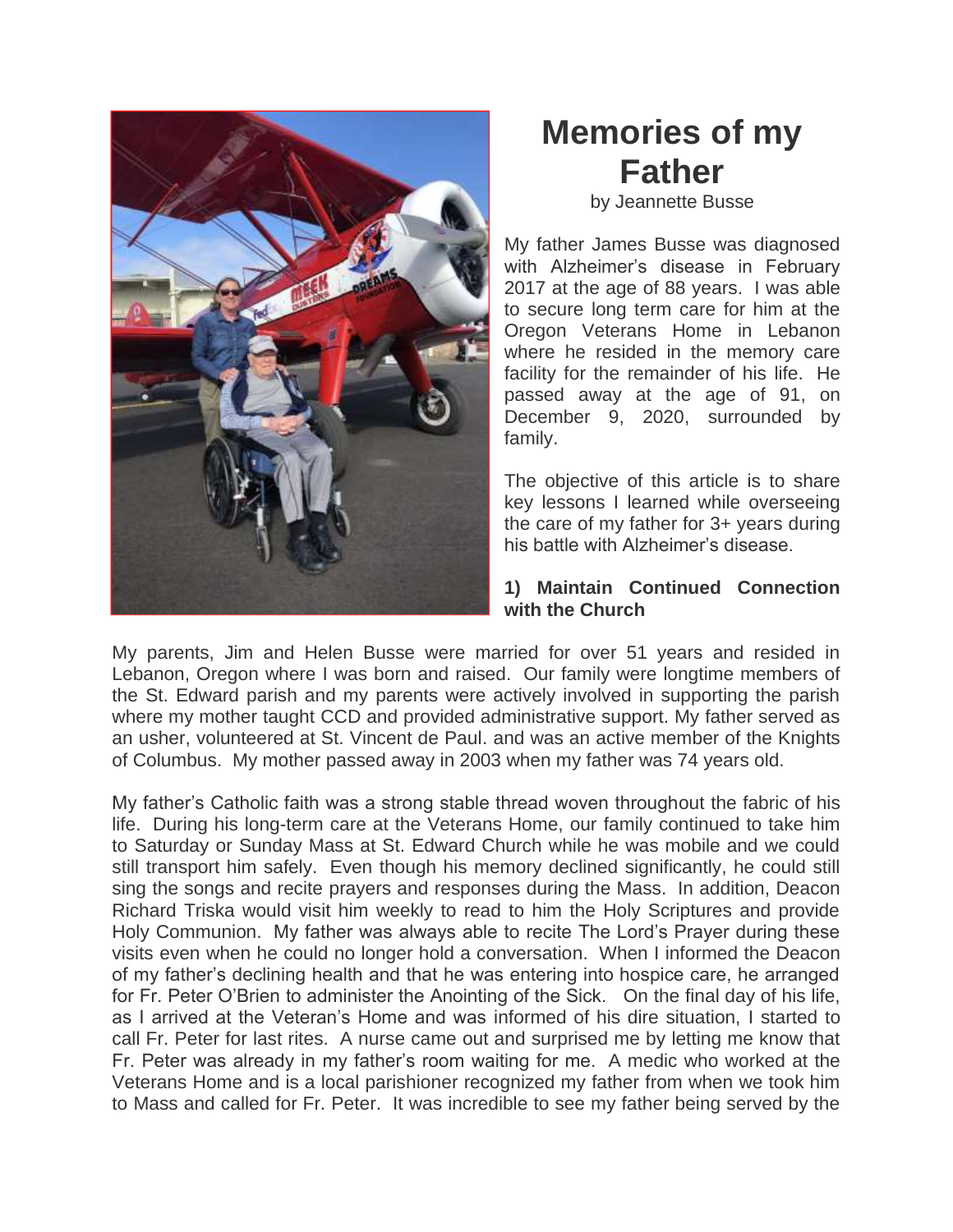parish community at the most vulnerable time of his life. Our family will be forever grateful for their support.

### **2) Frequent Family Visits are extremely important**

So many times I heard from various healthcare staff that many families would stop visiting their family member afflicted with Alzheimer's because the visit wouldn't be remembered anyway, so why visit, etc? In my father's case, frequent family visits made an incredible difference in his health and wellbeing. Holding his hand, reading stories, looking at picture books and family photo albums, helping him with exercises, eating a meal together, taking him for a drive, or spending time outdoors for fresh air, and just being there was so good for him and for me, too. There was so much that was going on with him that was out of my control, yet my time and attention were under my control. Even when it came to the point where he couldn't remember my name, the frequent interaction kept his mind active, and his doctor encouraged my family to continue to be active in his life at the Veterans Home. The staff at the Veterans Home welcomed family participation and became an extended family to me.

#### **3) Partner with the Healthcare Staff and work as a team**

I worked closely with my father's doctor and the care staff by participating in all of his medical appointments. They helped me in so many ways to navigate the complex healthcare system. When my father fell and broke his hip, the ER doctor wanted to know if the family wanted to have his hip repaired?!! He was expected to survive the surgery, so wouldn't it be inhumane not to have him rehabilitated? The hospitalist gave him 6 months to live and recommended putting him into hospice immediately after leaving the hospital. His cardiologist told me that he had months, if not only weeks, to live. I was also told that there was a high probability that he would walk again. It was confusing and frustrating to be given all kinds of timelines on the duration of his life. A wise nurse told me, "My patients never fail to remind me that they are on their own timeline."

When my father returned to the Veterans Home after his surgery, I scheduled a meeting with his doctor and the Residential Care Manager (RCM) to walk through all the options for his post-surgery care. We came up with a plan to put my father into physical therapy and start palliative care to combat his congestive heart failure (CHF). Having a good working relationship with the healthcare staff was crucial to developing a plan that fit my father's needs. My father was able to walk again after a few weeks of physical therapy, and palliative care kept his CHF at bay. He lived an additional 18 months. I had to learn to be a strong advocate for my father by asking lots of questions, and I kept asking until I understood all the options to make a good decision. I took good notes during the discussions and wrote down questions when they would arise for follow up.

#### **4) Hospice does not mean giving up hope**

As my father's heart became weaker, and his CHF was more acute and less responsive to medications, I again met with his doctor and the RCM to discuss next steps. Hospice was determined to be the best solution for his continued care because heart surgery was no longer a good option because of his frailty. The Veterans Home already had a